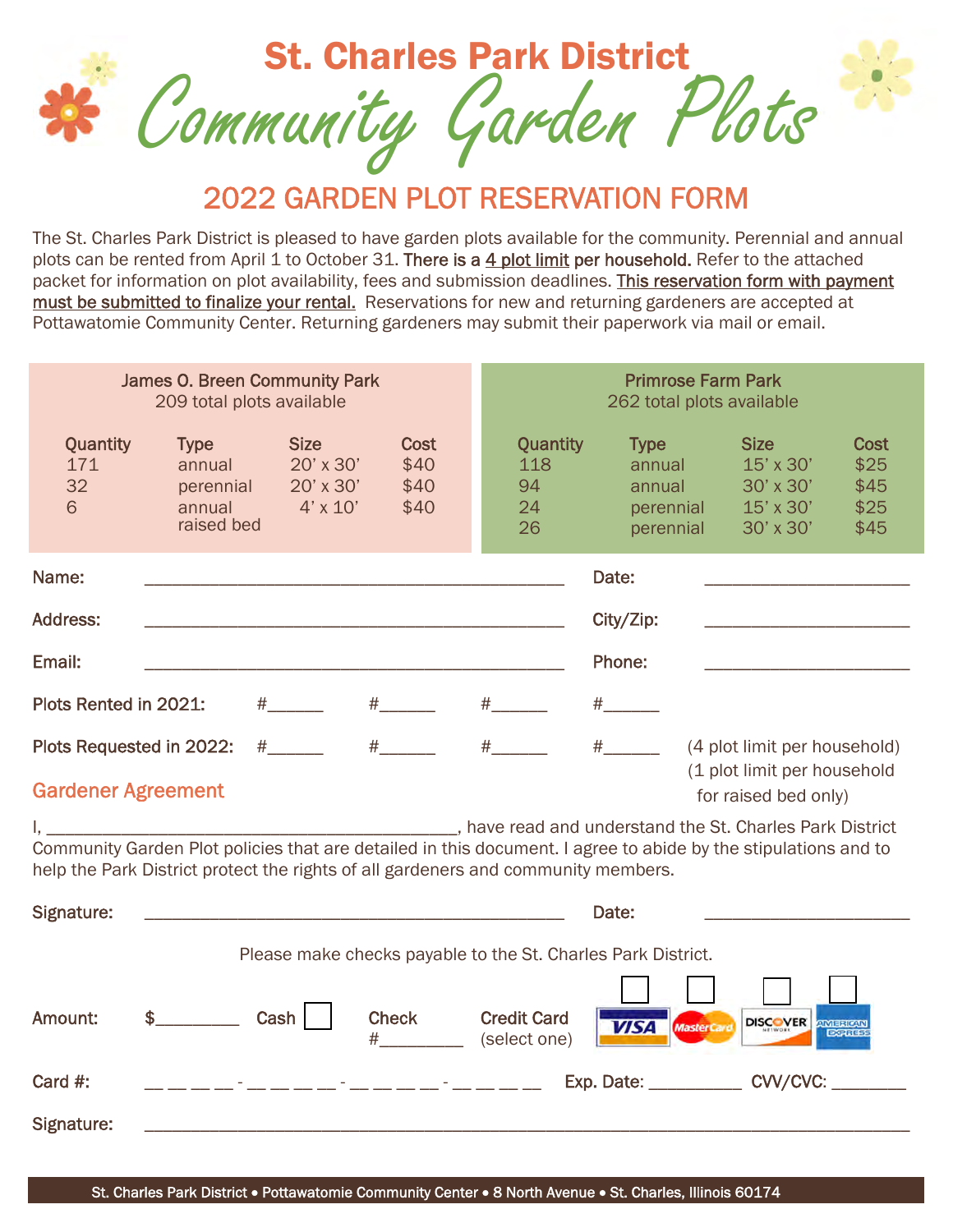

Community Garden Plots St. Charles Park District

# Selecting & Renting Your Plot

The St. Charles Park District is pleased to have garden plots available for the community. Perennial and annual plots can be rented from April 1 to October 31. There is a 4 plot limit per household. There is a 1 plot limit per household for raised bed.

| <b>James O. Breen Community Park</b> |                                                            |                                                                 |                                     | <b>Primrose Farm Park</b>                |                                                           |                                                                                             |                                             |  |
|--------------------------------------|------------------------------------------------------------|-----------------------------------------------------------------|-------------------------------------|------------------------------------------|-----------------------------------------------------------|---------------------------------------------------------------------------------------------|---------------------------------------------|--|
| 209 total plots available            |                                                            |                                                                 |                                     | 262 total plots available                |                                                           |                                                                                             |                                             |  |
| <b>Quantity</b><br>171<br>32<br>6    | <b>Type</b><br>annual<br>perennial<br>annual<br>raised bed | <b>Size</b><br>$20' \times 30'$<br>20' x 30'<br>$4' \times 10'$ | <b>Cost</b><br>\$40<br>\$40<br>\$40 | <b>Quantity</b><br>118<br>94<br>24<br>26 | <b>Type</b><br>annual<br>annual<br>perennial<br>perennial | <b>Size</b><br>$15' \times 30'$<br>$30' \times 30'$<br>$15' \times 30'$<br>$30' \times 30'$ | <b>Cost</b><br>\$25<br>\$45<br>\$25<br>\$45 |  |

Garden plot registration begins in February and March. A reservation form with payment must be submitted to finalize your rental. The reservation periods are as follows:

February 14 - March 11 Returning gardeners may reserve the same plots rented the year prior.

#### March 14 - March 18 Returning gardeners may reserve new plots.

March 21 **Open registration begins for all new gardeners.** 

Reservations for new and returning gardeners are accepted at Pottawatomie Community Center. Returning gardeners may submit their paperwork via mail or email but forms must be received by the applicable dates. Please review the attached in its entirety as it includes information on fees, rules and guidelines. If you have additional questions, contact Cori Hedlund at 630-513-4332 or chedlund@stcparks.org.

**Perennial Garden Plot:** The gardener who rents a perennial plot will have the opportunity to cultivate plants that remain in the garden for more than one year such as strawberries, grapes, asparagus, rhubarb, raspberries, etc. The Park District does not mow or till perennial plots. It is the responsibility of the gardener to maintain these plots. Gardeners must remove all miscellaneous items stored at the plots for aesthetic and safety reasons and cut all weeds by October 31.

**Annual Garden Plot:** The gardener who rents an annual plot must use garden plants that do not overwinter. Conditions permitting, annual plots will be tilled and staked the **second week in April**, at which time gardening may begin. It is the responsibility of the gardener to maintain these plots throughout the growing season and to remove all debris by October 31, the end of the community gardening year.

**Annual Raised Bed:** Located at James O. Breen Community Park only. Six raised beds are available for gardeners with limited mobility. Gardeners in need must submit medical proof of need for accommodations.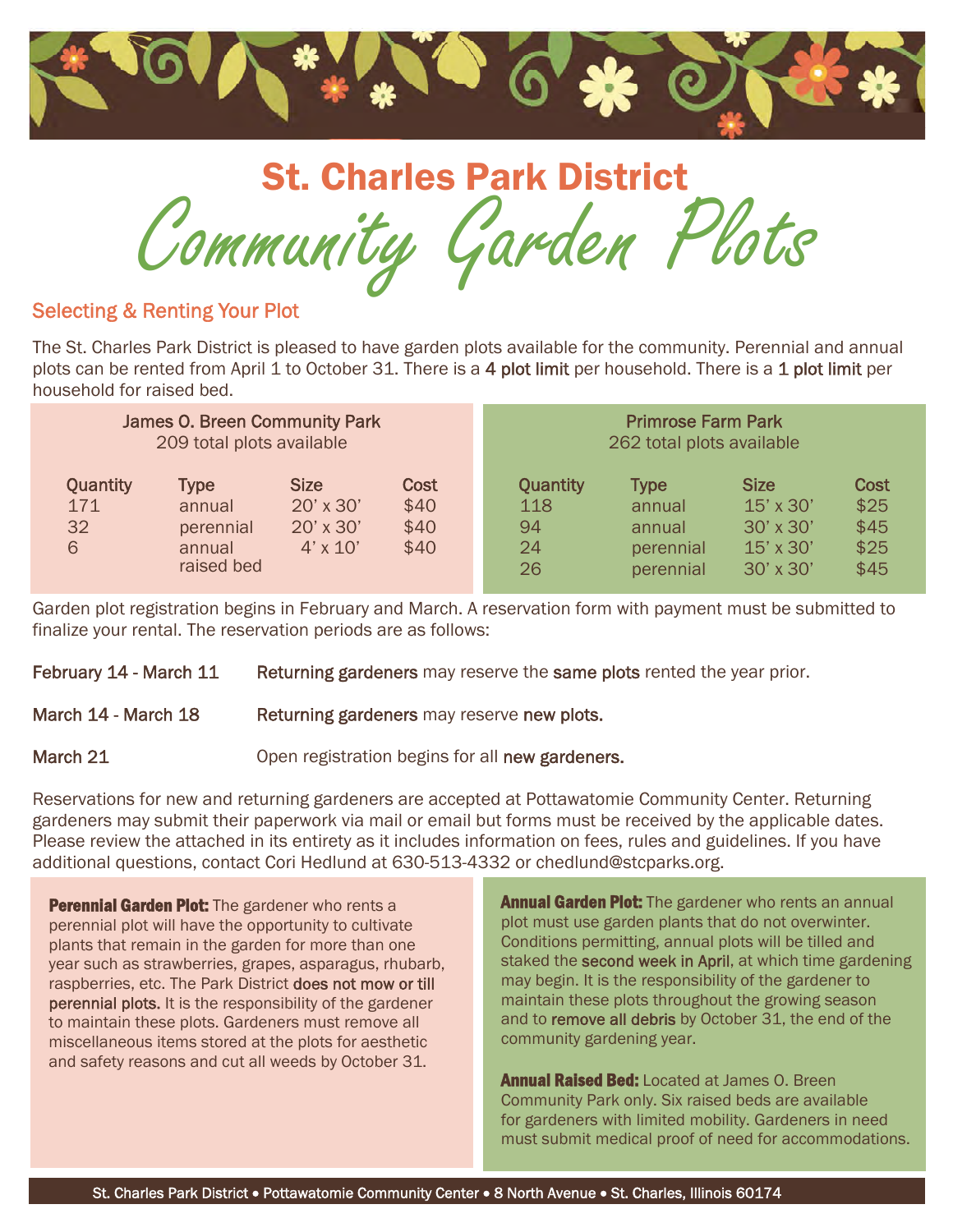

#### Finding Your Plot

Each of the District's almost 500 garden plots is identified with a numbered marker and corner stakes. Maps are available at Pottawatomie Community Center and online at https://www.stcparks.org/garden-plots/. Please double check the number markers and the map before planting to ensure you're on the correct plot. Boundaries run from the center of the stake to the center of the stake on each side and gardeners are expected to maintain the area within and up to those boundaries. Any plot not maintained may be mowed by the Park District (see *Working Your Plot* section for more information).



## Want To Make A Difference?

Plant a row of vegetables or a whole plot to feed folks in need. Produce collection containers are available at both community garden locations. Farm and Nature staff will pick up produce and take it directly to the Northern Illinois Food Bank in Geneva for distribution. Pick up takes place on Monday, Wednesday and Friday afternoons during the growing season (typically late June to early October). Need more info? Contact Pam Otto at 630-513-4399 or potto@stcparks.org.

### Visiting Your Plot

James O. Breen Community Park and Primrose Farm Park are open daily from dawn to dusk. Gardeners may work in their plots any time the parks are open. If you're gardening at James O. Breen Community Park, vehicles must be parked in designated areas along the entrance road accessible off of Campton Hills Road. If you're gardening at Primrose Farm Park, vehicles must be parked in designated gravel parking areas accessible from Crane Road or in the south end of the gravel parking lot accessible off Bolcum Road. Vehicles are not allowed inside plot areas, on grass walkways or off roads in any other parts of the parks. Due to safety concerns, gardeners at Primrose are asked not to park along Crane Road.

# Working Your Plot

The St. Charles Park District is dedicated to operating a successful garden plot program that meets the needs of community members and provides them with access to fresh, seasonal produce. In order to operate such a program, gardening guidelines have been established. Please review the information on the following pages carefully as policies will be enforced in an effort to protect gardeners, the community and the Park District.

If you have questions or concerns about any of the policies, please contact Registration Supervisor Cori Hedlund at 630-513-4332 or chedlund@stcparks.org. Once you've reviewed all the attached information, please fill out and sign the reservation form and gardener agreement.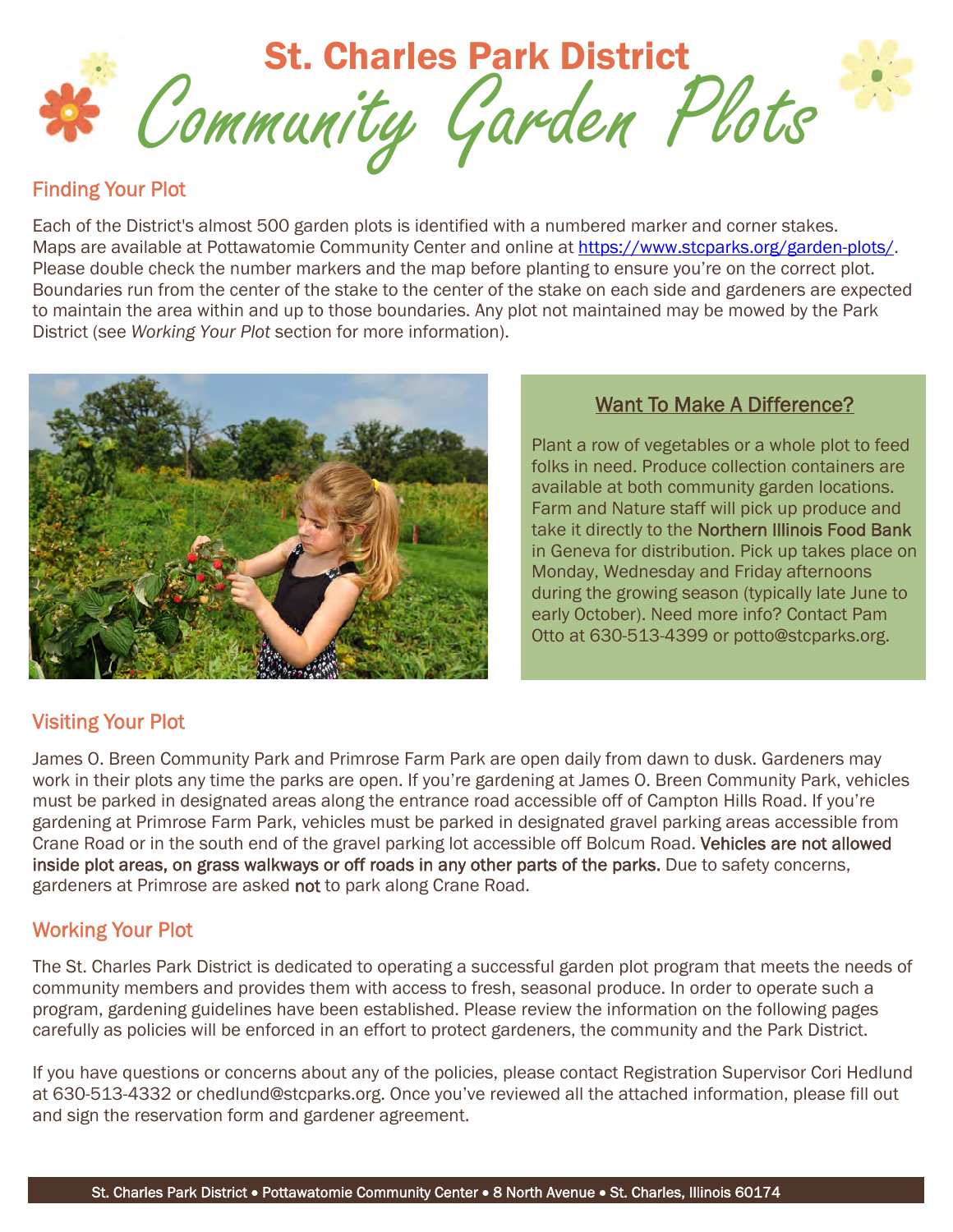

The St. Charles Park District Will Provide…

Water: Hydrants are provided throughout the gardening areas. A drop hose will be installed from the hydrant to the ground to minimize splashing as water containers are filled. Gardeners are not permitted to attach additional hoses to the hydrants or to use drop hoses for spraying gardens. Park District wells have limited storage and flow capabilities. Inappropriate use of hydrants or hoses may result in outages as well as restriction of water privileges. Gardeners are asked to report anyone who misuses water to the Registration Supervisor at 630-513-4332 or chedlund@stcparks.org.

Tilling: Parks Department staff till annual garden plots twice a year. The first tilling takes place once the ground is thawed and dry enough to work - typically in the second week of April. The second tilling takes place at the end of the season - typically in the first week of November. Please note, the agricultural grade tillers used on the annual plots turn the ground but do not fully pulverize it. Any additional tilling is the responsibility of the gardener. The Park District does not provide additional tilling services and will not re-till annual plots. In addition, District staff do not till perennial plots. It is the responsibility of perennial gardeners to prepare their own beds, regardless of whether they rented the plot the year before.

Mowing: The St. Charles Park District has contracted mowers that will maintain the walkways and areas around the garden plots on a weekly basis. Parks Department staff will mow abandoned, unmaintained and unrented plots. Mowing of these plots will take place three times during the season - the first week in June, the first week in July, and the first week in August. All mowing is weather permitting. The Park District is not responsible for any loss of produce that occurs as a result of unmaintained/abandoned plot mowing. Want to know what qualifies as unmaintained/abandoned? See the *Maintain Plots* section on page 4.

Stakes: In addition to the large numbered markers, the Park District installs small corner stakes each season. These stakes and the larger markers that designate plot boundaries are not to be removed at any time.

**Compost/Trash:** Trash and recycling cans are available near the garden parking areas. Parks Department staff will empty them throughout the season. Please place all non-biodegradable items in these receptacles. The District also provides several compost areas at each site. Garden waste and weeds should be placed in these areas. Parks Department staff will empty the compost piles when they get full. Other gardeners are also welcome to use community compost on their plots.



**Restrooms:** A temporary port-o-let will be available at each location throughout the rental season. Any problems with the port-o-let should be reported directly to the sanitation company.

Security: The Park District employs Park Safety Officers that patrol the parks including the garden plots. Should an uncomfortable or threatening situation arise, please call 630-513-4343. If there is an occurrence of vandalism, theft or damage to a plot site, please obtain as much info as possible and then contact Park Safety. The District commits to doing everything in its power to prevent loss of produce and theft, but ultimately, is not liable for lost of stolen items. Gardeners are urged to store tools and equipment of value in their cars or homes rather than at the garden plots.